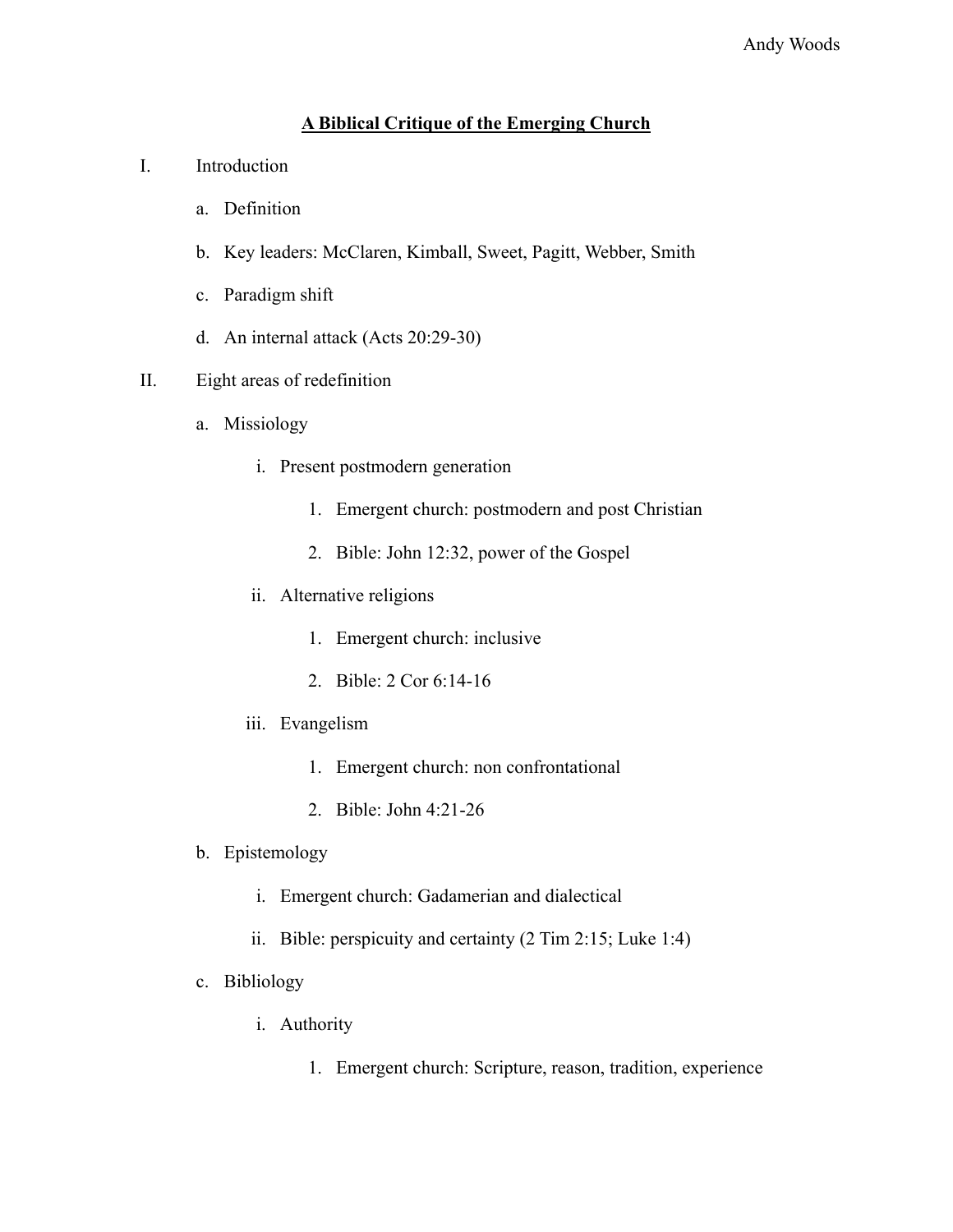- 2. Bible: *sola scriptura* (Mark 7:13)
- ii. Sufficiency
	- 1. Emergent church: necessary to learn from other religions
	- 2. Bible: sufficiency of Scripture (2 Tim 3:17; 2 Pet 1:3-4)

## d. Ecclesiology

- i. Areas related to the worship gathering
	- 1. Worship
		- a. Emergent church: multi-sensory, liturgical, contemplative
		- b. Bible: go back to the beginning, Matt 6:7
	- 2. Preaching
		- a. Emergent church: conversational, story telling, experiential
		- b. Bible: primacy of authoritative preaching (2 Tim 3:15–4:2;

Neh 8; Eph 4:11-12; Matt 4:4)

- 3. Male leadership
	- a. Emergent church: egalitarian
	- b. Bible: 1 Tim 2:12-14
- ii. Areas related to the nature of the church
	- 1. Kingdom
		- a. Emergent church: kingdom = church
		- b. Bible: kingdom cannot come through human effort (Matt

23:37-39; 25:31)

- 2. Social gospel
	- a. Emergent church: social gospel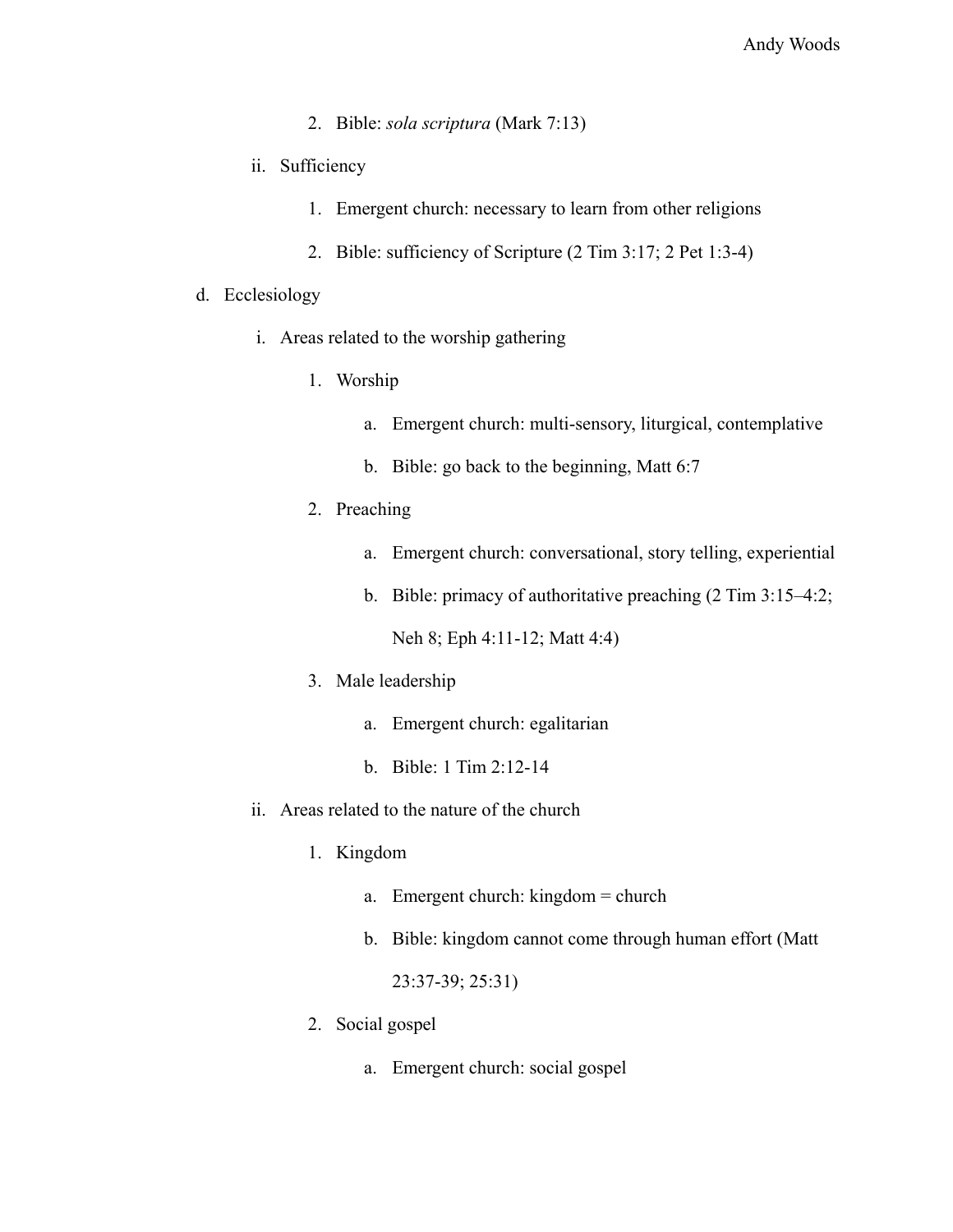b. Bible: primacy of evangelism and discipleship (Matt 28:18-

20)

- 3. Ecumenism
	- a. Emergent church: unity > truth
	- b. Bible: unity < truth (John 17:17, 20-23)
- e. Soteriology
	- i. Emergent church: regeneration through mysticism
	- ii. Bible: regeneration through faith in Christ alone (John 3:3-7; Rom 8:9)
- f. Christology
	- i. Emergent church: weakening of penal substitution
	- ii. Bible: penal substitution
- g. Eschatology
	- i. Importance
		- 1. Emergent church: over realized eschatology leading to a neglect of

prophetic matters

- 2. Bible: 2 Pet 1:19
- ii. Genre
	- 1. Emergent church: apocalyptic genre
	- 2. Bible: genre override
- iii. Eternal punishment
	- 1. Emergent church: softening of eternal punishment
	- 2. Bible: eternal retribution (Matt 25:41, 46; Rev 14:11)
- iv. Protology (2 Pet 3:3-7)